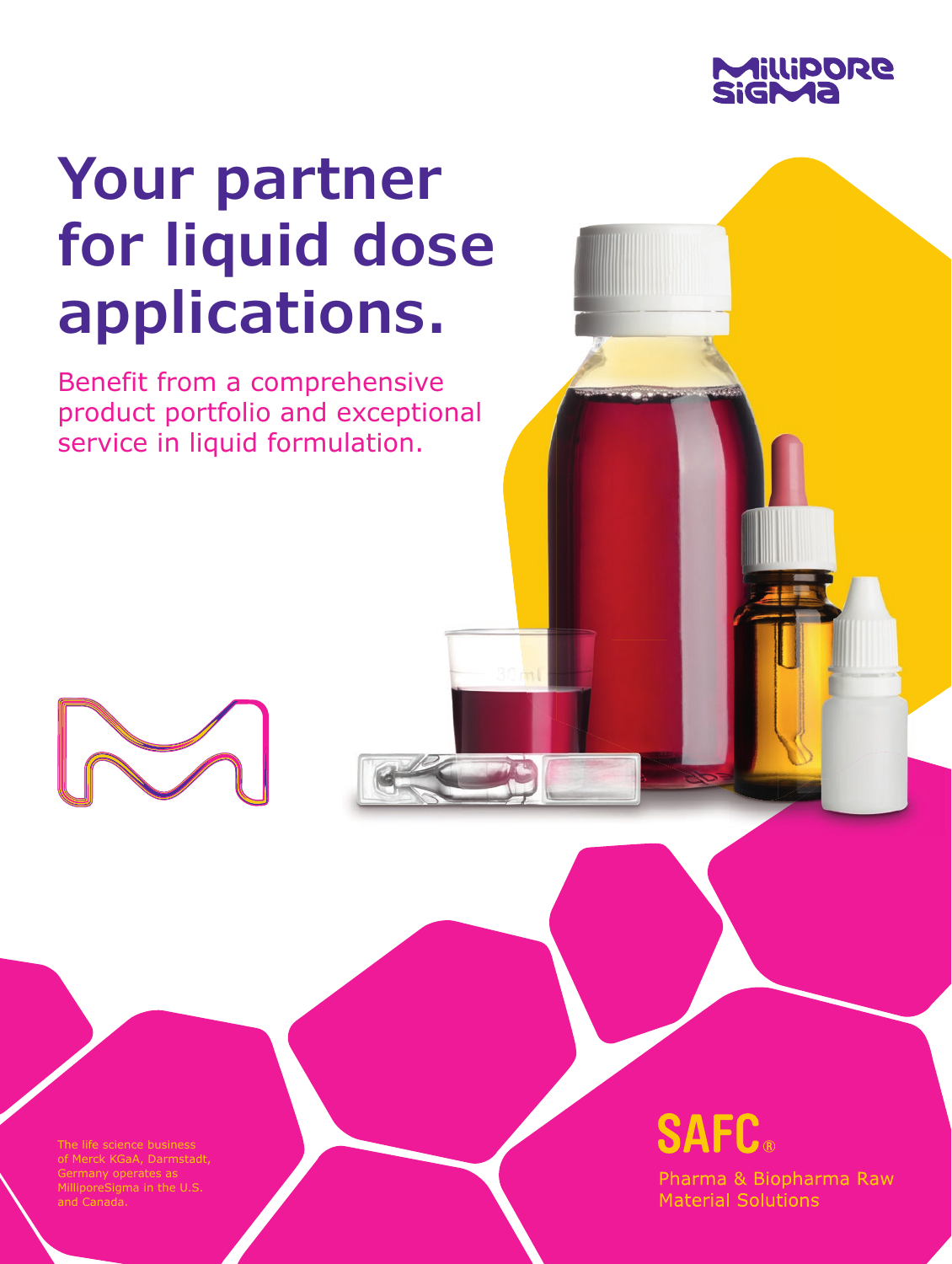### **An extensive portfolio with regulatory support.**

Immediately ready and easy to administer, liquid dosage forms are an essential part of any pharmaceutical portfolio. In order to help you stand out from the competition, we provide you with an extensive portfolio of raw materials, produced according to the IPEC-PQG GMP Guideline, for liquid dosage forms.

Since successful liquid formulation requires a meticulous blend of ingredients and production know-how, we are here to support you in every step of development, scale-up, and production. You can benefit from our broad expertise in the field, backing the development of your final product with our expert regulatory know-how – all around the world. Our high-quality excipients are supported by our Emprove® Program, helping you simplify your material qualification and speed up your processes, thus reducing the total cost of ownership.

#### **Benefits:**

- Broad product portfolio
- First-class services and regulatory support
- Emprove® Expert portfolio for sterile liquid applications

#### **Sucralose**

**A readily soluble sweetener that masks both bitterness and medicinal off-notes with equal ease.**

- **Improves patient compliance through taste masking**
- **Readily soluble easy handling**
- **Batch-to-batch consistency reliable results**

**For more information: EMDMillipore.com/sucralose**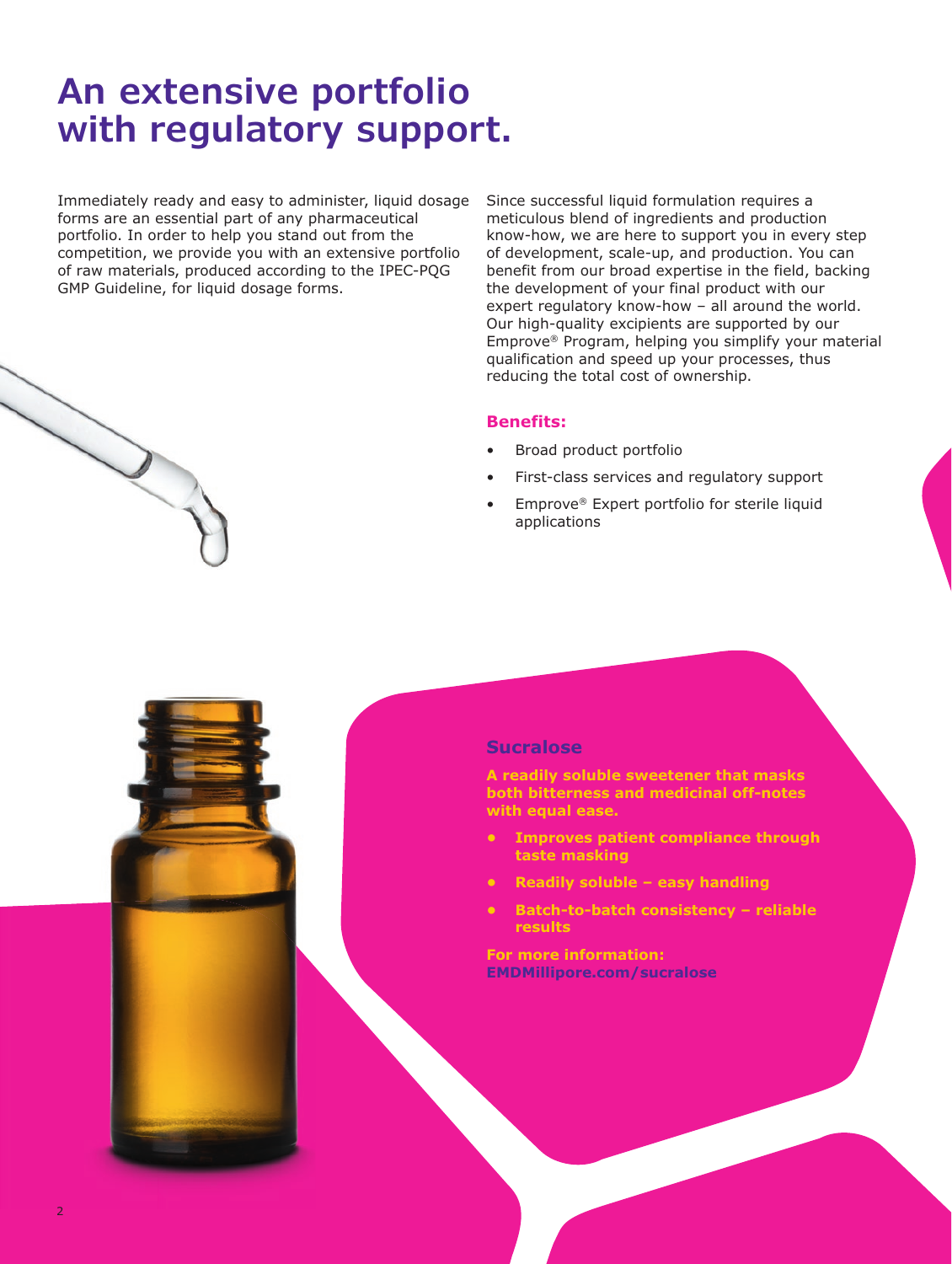### **The right products for your formulation needs.**

We attend to your special formulation needs, no matter if you formulate solutions, emulsions, or suspensions. Our comprehensive portfolio addresses multiple applications, including solvents, preservatives, thickeners, surfactants, stabilizers, flavors, enzymes, and products needed for pH and tonicity adjustment. With our cutting-edge products, customer-oriented solutions, and exceptional service, Merck is your ideal partner for liquid applications.

**We supply an extensive excipient portfolio and know-how for all kinds of liquid dosage forms for different administration routes:**

- **Oral syrups, solutions, suspensions**
- **Ophthalmic drops, sprays, washes**
- **Nasal drops, sprays, rinsing solutions**
- **Otic drops, sprays, rinsing solutions**
- **Inhalation liquid preparations**

#### **The Emprove® Program**

### **Your fast track through regulatory challenges.**

Ensuring the compliance of your pharma and bio-pharma products involves the compilation of a vast amount of data, which can be time- and resource-intensive. In order to facilitate and accelerate this process, we developed our Emprove® Program. It includes 400 pharma raw and starting materials and a selection of filtration and single-use products. Each product in the portfolio is complemented with three different types of dossiers supporting you throughout the different stages of your operations: qualification, risk assessment, and process optimization – all designed to help you speed your way through the regulatory maze.

Find out more at: **EMDMillipore.com/emprove**

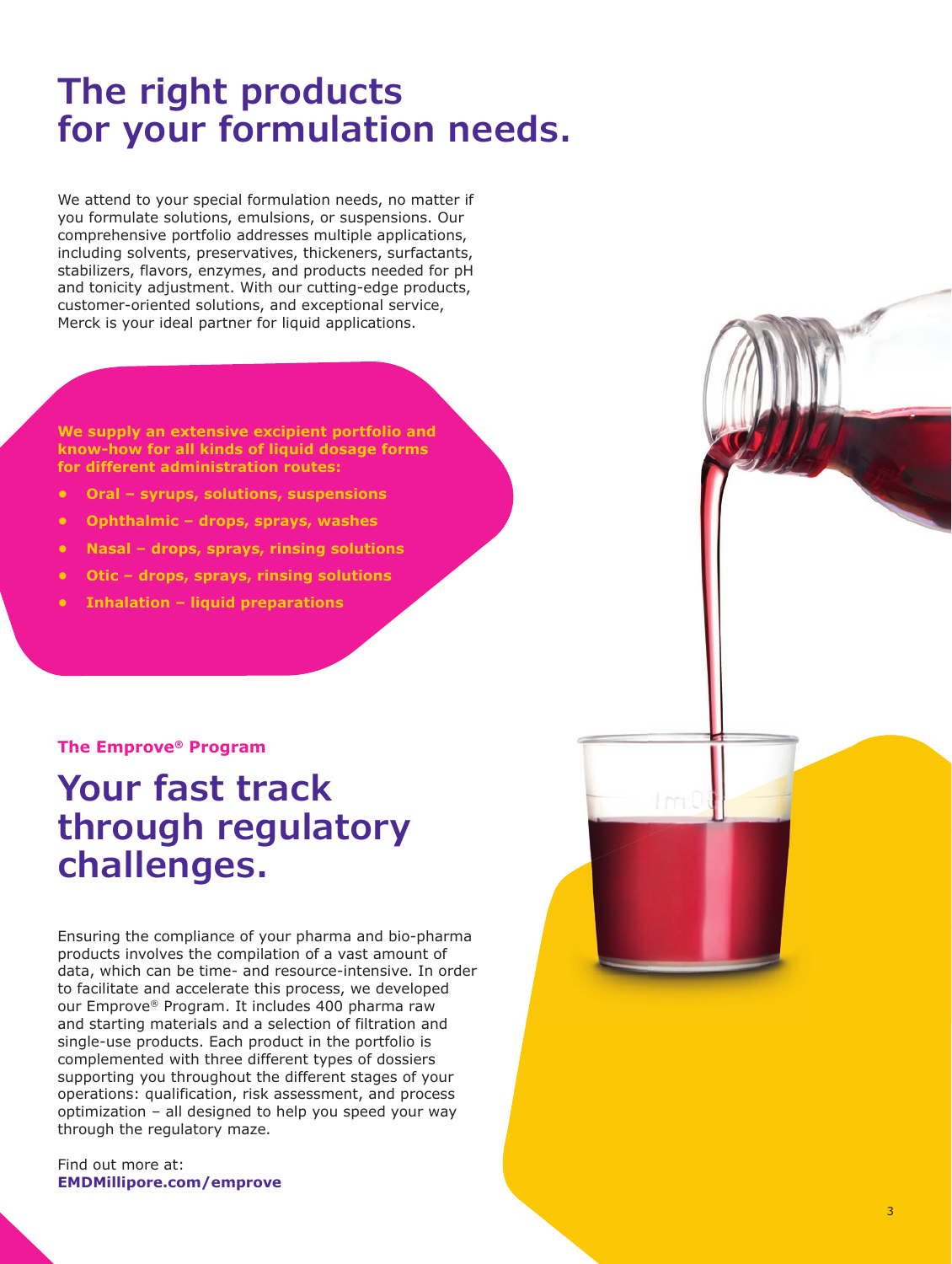| Cat. No. | <b>Article</b>                                                                                                     |           |                |                   |             |                         |           |
|----------|--------------------------------------------------------------------------------------------------------------------|-----------|----------------|-------------------|-------------|-------------------------|-----------|
|          | pH Adjustment and Buffers                                                                                          | Oral      | <b>Topical</b> | <b>Ophthalmic</b> | <b>Otic</b> | <b>Inhalation Nasal</b> |           |
| 100056   | Acetic acid (glacial) 100% EMPROVE® ESSENTIAL Ph Eur, BP, JP,<br><b>USP, E 260</b>                                 |           |                |                   |             |                         |           |
| 100058   | Acetic acid 96% EMPROVE® ESSENTIAL                                                                                 |           |                |                   | $\bullet$   |                         |           |
| 105422   | Ammonia solution 25% EMPROVE® ESSENTIAL Ph Eur, BP                                                                 |           |                |                   |             |                         |           |
| 101142   | Ammonium chloride EMPROVE® ESSENTIAL Ph Eur, BP, USP                                                               |           |                |                   |             |                         |           |
| 100924   | Ammonium chloride extra pure Ph Eur, BP, USP                                                                       |           |                |                   |             |                         |           |
| 100160   | Boric acid cryst., EMPROVE® ESSENTIAL Ph Eur, BP, NF                                                               |           | $\bullet$      | $\bullet$         | $\bullet$   |                         |           |
| 100162   | Boric acid powder, EMPROVE® ESSENTIAL Ph Eur, BP, NF                                                               |           | $\bullet$      | $\bullet$         | $\bullet$   |                         |           |
| 102052   | Calcium acetate hydrate extra pure DAC, FCC                                                                        | $\bullet$ | $\bullet$      |                   |             |                         |           |
| 102110   | Calcium hydroxide EMPROVE® ESSENTIAL Ph Eur, BP, USP, JP,<br>FCC, E 526                                            |           | ●              |                   |             |                         |           |
| 102119   | Calcium hydroxide precipitated (≤0.0005% Al) EMPROVE®<br>ESSENTIAL USP, FCC, E 526                                 |           |                |                   |             |                         |           |
| 137002   | Citric acid EMPROVE® bio Ph Eur, BP, JP, USP, ACS                                                                  |           |                | $\bullet$         |             |                         |           |
| 100247   | Citric acid anhydrous fine-granular, suitable for use as excipient<br>EMPROVE® exp Ph Eur, BP, JP, USP, E 330, FCC |           |                | $\bullet$         |             |                         |           |
| 100241   | Citric acid anhydrous powder, suitable for use as excipient<br>EMPROVE® exp Ph Eur, BP, JP, USP, E 330, FCC        |           | $\bullet$      | $\bullet$         |             |                         |           |
| 137003   | Citric acid monohydrate EMPROVE® bio Ph Eur, BP, JP, USP, ACS                                                      | ●         | $\bullet$      | $\bullet$         |             |                         |           |
| 100242   | Citric acid monohydrate cryst., suitable for use as excipient<br>EMPROVE® exp Ph Eur, BP, JP, USP, E 330, FCC      |           |                | $\bullet$         |             |                         |           |
| 100243   | Citric acid monohydrate powder, suitable for use as excipient<br>EMPROVE® exp Ph Eur, BP, JP, USP, E 330, FCC      | $\bullet$ | $\bullet$      | $\bullet$         |             |                         |           |
| 137010   | di-Potassium hydrogen phosphate EMPROVE® bio Ph Eur, BP, USP                                                       | $\bullet$ |                |                   |             |                         |           |
| 105101   | di-Potassium hydrogen phosphate anhydrous, EMPROVE <sup>®</sup><br>ESSENTIAL Ph Eur, BP, E 340                     |           |                |                   |             |                         |           |
| 137091   | di-Sodium hydrogen phosphate anhydrous EMPROVE® bio Ph Eur,<br>BP, USP                                             |           |                |                   |             |                         |           |
| 106585   | di-Sodium hydrogen phosphate anhydrous EMPROVE <sup>®</sup><br>ESSENTIAL Ph Eur, BP, USP, E 339                    | $\bullet$ | $\bullet$      | $\bullet$         | $\bullet$   |                         |           |
| 137036   | di-Sodium hydrogen phosphate dihydrate EMPROVE® bio Ph Eur,<br>BP, USP                                             | $\bullet$ | $\bullet$      | $\bullet$         | $\bullet$   |                         | $\bullet$ |
| 106576   | di-Sodium hydrogen phosphate dihydrate EMPROVE® ESSENTIAL<br>Ph Eur, BP, USP                                       | $\bullet$ | $\bullet$      | $\bullet$         | $\bullet$   |                         | $\bullet$ |
| 106573   | di-Sodium hydrogen phosphate dodecahydrate cryst. EMPROVE®<br>ESSENTIAL Ph Eur, BP, JP, USP                        | $\bullet$ |                | $\bullet$         | $\bullet$   |                         | $\bullet$ |
| 137092   | di-Sodium hydrogen phosphate heptahydrate EMPROVE <sup>®</sup><br>bio DAC, USP                                     | $\bullet$ | $\bullet$      | $\bullet$         | $\bullet$   |                         | $\bullet$ |
| 106574   | di-Sodium hydrogen phosphate heptahydrate EMPROVE®<br><b>ESSENTIAL DAC, USP</b>                                    | $\bullet$ | $\bullet$      | $\bullet$         | $\bullet$   |                         |           |
| 106303   | di-Sodium tetraborate decahydrate EMPROVE® ESSENTIAL<br>Ph Eur, BP, JP, NF                                         |           | $\bullet$      | $\bullet$         | $\bullet$   |                         |           |
| 100383   | DL-Malic acid EMPROVE® ESSENTIAL Ph Eur, NF, FCC, E 296                                                            | $\bullet$ |                |                   |             |                         |           |
| 100844   | Ethanolamine EMPROVE® ESSENTIAL BP, NF                                                                             |           |                |                   |             |                         |           |

Excipient selection is based on FDA inactive ingredients database.

The medicinal product manufacturer is responsible to assure that the excipient is suitable for the intended application.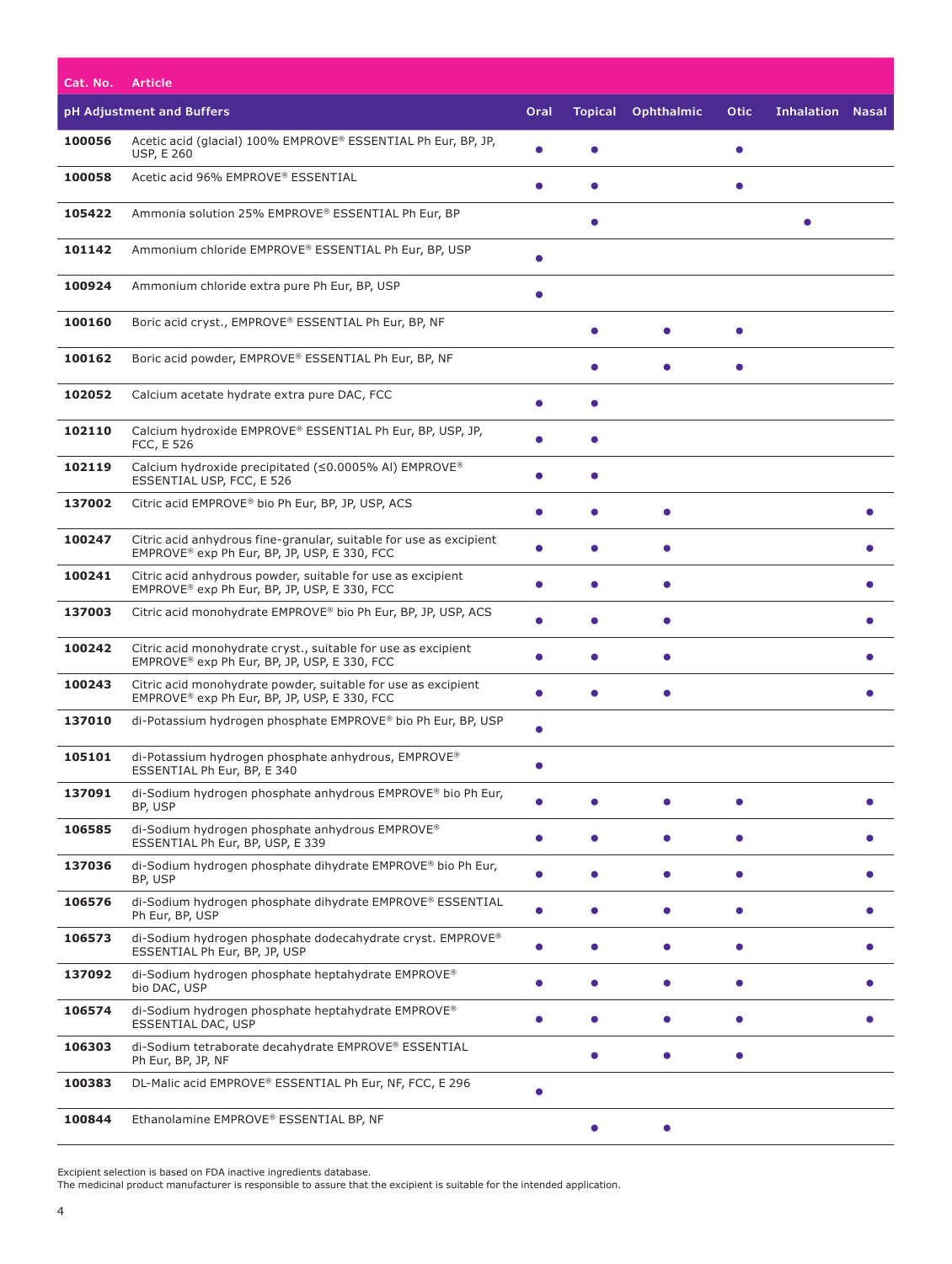| Cat. No. | <b>Article</b>                                                                                                |           |                |                   |             |                         |           |
|----------|---------------------------------------------------------------------------------------------------------------|-----------|----------------|-------------------|-------------|-------------------------|-----------|
|          | pH Adjustment and Buffers                                                                                     | Oral      | <b>Topical</b> | <b>Ophthalmic</b> | <b>Otic</b> | <b>Inhalation Nasal</b> |           |
| 137044   | Ethanolamine suitable for biopharmaceutical production<br>EMPROVE® bio BP, NF                                 |           |                | ٠                 |             |                         |           |
| 817073   | Fumaric acid NF                                                                                               |           |                |                   |             |                         |           |
| 100569   | Glycine (special grade) suitable for use as excipient $EMPROVE®$<br>exp Ph Eur, BP, JP, USP                   |           |                |                   |             |                         |           |
| 100590   | Glycine cryst., suitable for use as excipient $EMPROVE^{\otimes}$ exp Ph Eur,<br>BP, JP, USP                  | $\bullet$ |                |                   |             |                         |           |
| 100312   | Hydrochloric acid 25% EMPROVE® ESSENTIAL Ph Helv                                                              |           |                |                   |             |                         |           |
| 100314   | Hydrochloric acid fuming 37% EMPROVE® ESSENTIAL Ph Eur, BP,<br>JP, NF                                         |           |                |                   |             |                         |           |
| 100802   | L(+)-Tartaric acid cryst., EMPROVE® ESSENTIAL Ph Eur, BP, JP,<br>NF, E 334                                    |           | Ο              |                   |             |                         |           |
| 100803   | L(+)-Tartaric acid powder EMPROVE® ESSENTIAL Ph Eur, BP, JP,<br>NF, E 334                                     | ●         |                |                   |             |                         |           |
| 100366   | Lactic acid about 90%, suitable for use as excipient EMPROVE <sup>®</sup><br>exp Ph Eur, BP, E 270            | $\bullet$ | $\bullet$      |                   | $\bullet$   |                         |           |
| 104354   | L-Histidine monohydrochloride monohydrate, suitable for use as<br>excipient EMPROVE® exp Ph Eur, BP           |           |                |                   |             |                         |           |
| 104352   | L-Histidine, suitable for use as excipient EMPROVE® exp Ph Eur,<br><b>USP</b>                                 |           |                |                   |             |                         |           |
| 100563   | ortho-Phosphoric acid 85% EMPROVE® ESSENTIAL Ph Eur, BP, JPE,<br>NF, E 338                                    |           | O              | $\bullet$         |             |                         |           |
| 100564   | Phosphoric acid 89% extra pure Ph Eur, BP                                                                     |           |                | $\bullet$         |             |                         |           |
| 104820   | Potassium acetate extra pure Ph Eur, BP, E 261                                                                |           |                | $\bullet$         |             |                         |           |
| 137039   | Potassium dihydrogen phosphate EMPROVE® bio Ph Eur, BP, JPC,<br>NF                                            |           |                |                   |             |                         |           |
| 104871   | Potassium dihydrogen phosphate cryst., EMPROVE® ESSENTIAL<br>Ph Eur, BP, JPC, NF, E 340                       |           |                | $\bullet$         |             |                         |           |
| 105032   | Potassium hydroxide pellets EMPROVE® ESSENTIAL Ph Eur, BP,<br>JP, NF, FCC, E 525                              |           |                |                   |             |                         |           |
| 480864   | Potassium hydroxide solution 46-48% EMPROVE® EXPERT                                                           |           |                |                   |             |                         |           |
| 106281   | Sodium acetate anhydrous extra pure USP, FCC, E 262                                                           |           |                |                   |             |                         |           |
| 137046   | Sodium acetate anhydrous suitable for the biopharmaceutical<br>production EMPROVE® bio USP                    |           |                | $\bullet$         |             |                         |           |
| 106265   | Sodium acetate trihydrate extra pure Ph Eur, BP, JP, USP, FCC,<br>E 262                                       | $\bullet$ | $\bullet$      | $\bullet$         | $\bullet$   |                         |           |
| 137012   | Sodium acetate trihydrate suitable for the biopharmaceutical<br>production EMPROVE® bio Ph Eur, BP, JP, USP   | $\bullet$ | $\bullet$      | $\bullet$         | $\bullet$   |                         | $\bullet$ |
| 137018   | Sodium dihydrogen phosphate dihydrate EMPROVE® bio Ph Eur,<br>BP, USP, JPE                                    | $\bullet$ | $\bullet$      | $\bullet$         |             |                         | $\bullet$ |
| 106345   | Sodium dihydrogen phosphate dihydrate EMPROVE® ESSENTIAL<br>Ph Eur, BP, USP, JPE, E 339                       |           |                | $\bullet$         |             |                         |           |
| 106349   | Sodium dihydrogen phosphate monohydrate EMPROVE®<br><b>ESSENTIAL BP, USP</b>                                  |           |                | $\bullet$         |             |                         |           |
| 137093   | Sodium dihydrogen phosphate monohydrate suitable for the<br>biopharmaceutical production EMPROVE® bio BP, USP |           | O              | $\bullet$         |             |                         |           |
| 106482   | Sodium hydroxide pellets EMPROVE® ESSENTIAL Ph Eur, BP, FCC,<br>JP, NF, E 524                                 | $\bullet$ | O              | $\bullet$         |             |                         |           |
| 106522   | Sodium-(S)-lactate-solution about 50%, suitable for use as<br>exipient EMPROVE® exp Ph Eur, BP, USP           |           | $\bullet$      |                   |             |                         |           |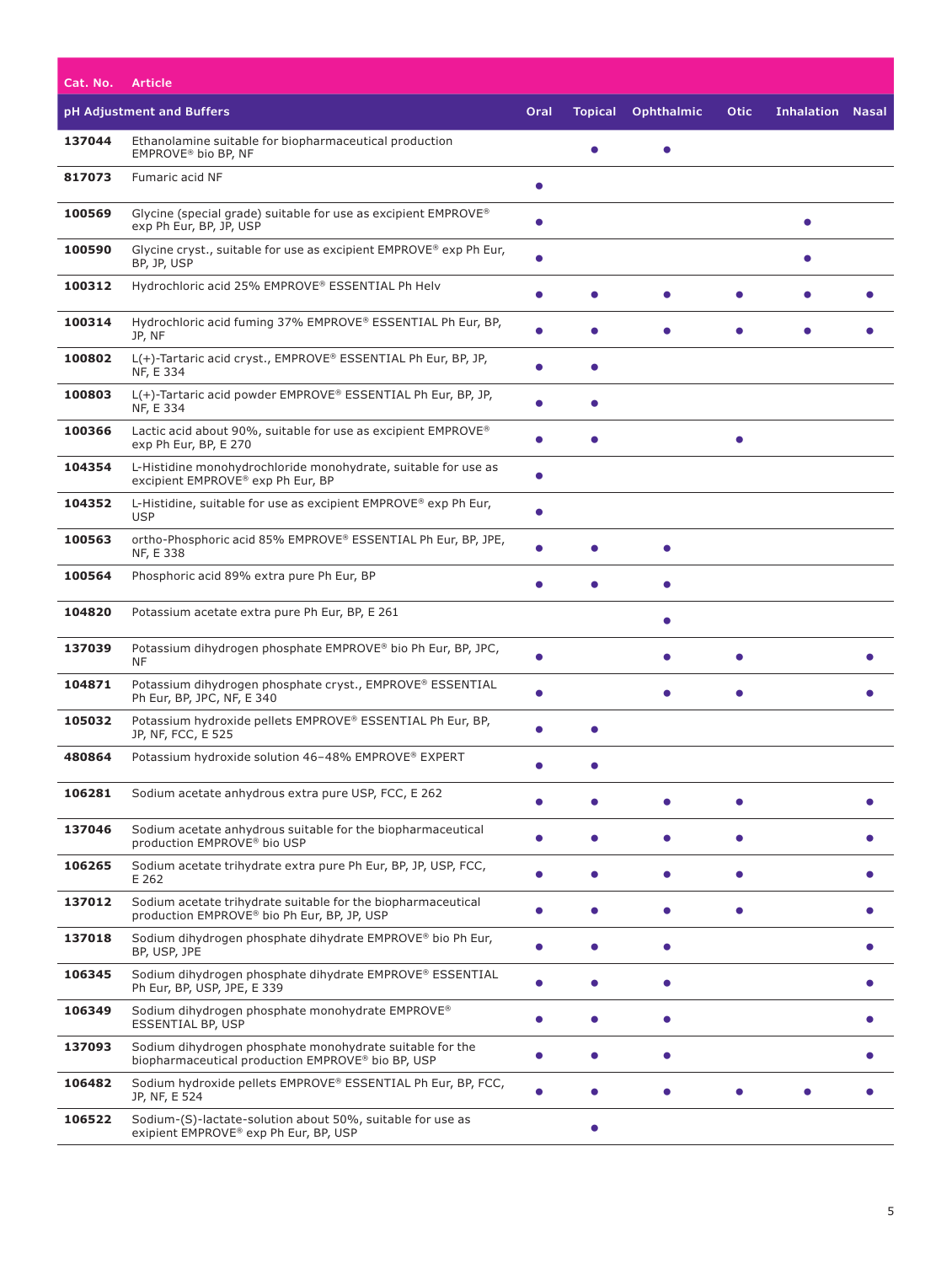| Cat. No.             | <b>Article</b>                                                                                                       |           |                |                   |             |                         |              |
|----------------------|----------------------------------------------------------------------------------------------------------------------|-----------|----------------|-------------------|-------------|-------------------------|--------------|
|                      | pH Adjustment and Buffers                                                                                            | Oral      | <b>Topical</b> | <b>Ophthalmic</b> | <b>Otic</b> | <b>Inhalation Nasal</b> |              |
| 100681               | Succinic acid cryst., EMPROVE® ESSENTIAL NF, JPE, ACS                                                                |           |                |                   |             |                         |              |
| 480704               | Sulfuric acid 10% EMPROVE® EXPERT                                                                                    |           |                | $\bullet$         |             |                         |              |
| 100713               | Sulfuric acid 95-98% EMPROVE® ESSENTIAL Ph Eur, BP, JPE, NF                                                          | ●         |                | О                 |             |                         |              |
| 137022               | Triethanolamine (Trolamine) suitable for biopharmaceutical<br>production EMPROVE® bio Ph Eur, JPE, NF                |           | $\bullet$      | $\bullet$         |             |                         |              |
| 104956               | tri-Potassium citrate monohydrate EMPROVE® ESSENTIAL Ph Eur,<br>BP, USP, FCC, E 332                                  |           |                | $\bullet$         |             |                         |              |
| 108307               | Tris(Hydroxymethyl)aminomethane (TROMETAMOL) high purity<br>EMPROVE® bio Ph Eur, BP, JPC, USP, ACS                   | ė         |                | $\bullet$         |             |                         |              |
| 108386               | Tris(hydroxymethyl)aminomethane (Trometamol), suitable for<br>use as excipient EMPROVE® exp Ph Eur, BP, JPC, USP     | ●         | Ω              | $\bullet$         |             |                         |              |
| 106431               | tri-Sodium citrate 5, 5-hydrate EMPROVE® ESSENTIAL FU VIII,<br>E 331                                                 |           | $\bullet$      | $\bullet$         | $\bullet$   |                         |              |
| 111037               | tri-Sodium citrate anhydrous, EMPROVE® ESSENTIAL USP, FCC,<br>E 331                                                  |           | Ω              | $\bullet$         |             |                         |              |
| 106432               | tri-Sodium citrate dihydrate cryst., EMPROVE® ESSENTIAL<br>Ph Eur, BP, JP, USP, E 331                                |           |                | О                 | Ο           |                         |              |
| 106447               | tri-Sodium citrate dihydrate EMPROVE® ESSENTIAL Ph Eur, BP,<br>JP, USP, E 331                                        |           | Ο              | $\bullet$         | $\bullet$   |                         |              |
| 106446               | tri-Sodium citrate dihydrate powder, EMPROVE® ESSENTIAL<br>Ph Eur, BP, JP, USP, E 331                                | O         |                | C                 | Ο           |                         |              |
| <b>Preservatives</b> |                                                                                                                      | Oral      | <b>Topical</b> | <b>Ophthalmic</b> | Otic        | <b>Inhalation</b>       | <b>Nasal</b> |
|                      |                                                                                                                      |           |                |                   |             |                         |              |
| 101005               | 1, 1, 1, -Trichloro-2-methyl-2-propanol hemihydrate Ph Eur, BP,<br>JP, NF                                            |           |                | О                 |             |                         |              |
| 817046               | Benzalkonium chloride (50% aqueous solution) EMPROVE <sup>®</sup><br>ESSENTIAL Ph Eur, NF                            |           |                |                   |             |                         |              |
| 817032               | Benzalkonium chloride EMPROVE® ESSENTIAL Ph Eur, NF                                                                  |           | Δ              | ●                 |             |                         |              |
| 100130               | Benzoic acid powder, EMPROVE® ESSENTIAL Ph Eur, BP, USP,<br>E 210                                                    |           | Ο              |                   |             |                         |              |
| 100987               | Benzyl alcohol special grade (benzaldehyde ≤0.05%), suitable<br>for use as excipient EMPROVE® exp Ph Eur, BP, JP, NF |           |                |                   |             |                         |              |
| 100981               | Benzyl alcohol, suitable for use as excipient EMPROVE® exp<br>Ph Eur, BP, JP, NF                                     |           |                |                   |             |                         |              |
| 100160               | Boric acid cryst., EMPROVE® ESSENTIAL Ph Eur, BP, NF                                                                 |           | $\bullet$      | $\bullet$         | $\bullet$   |                         |              |
| 100162               | Boric acid powder, EMPROVE® ESSENTIAL Ph Eur, BP, NF                                                                 |           | $\bullet$      | $\bullet$         | $\bullet$   |                         |              |
| 106757               | Methyl 4-hydroxy benzoate EMPROVE® ESSENTIAL Ph Eur, BP, JP,<br>NF, FCC                                              | $\bullet$ | $\bullet$      | $\bullet$         | $\bullet$   |                         | $\bullet$    |
| 106756               | Methyl 4-hydroxybenzoate sodium salt EMPROVE® ESSENTIAL<br>Ph Eur, BP, NF                                            | $\bullet$ |                | $\bullet$         |             |                         |              |
| 105119               | Potassium sorbate granules, EMPROVE® ESSENTIAL Ph Eur, BP,<br><b>NF, FCC, E 202</b>                                  | $\bullet$ |                | $\bullet$         |             |                         |              |
| 105118               | Potassium sorbate powder, EMPROVE® ESSENTIAL Ph Eur, BP, NF,<br>FCC, E 202                                           | $\bullet$ | $\bullet$      | $\bullet$         |             |                         |              |
| 107427               | Propyl 4-hydroxy benzoate EMPROVE® ESSENTIAL Ph Eur, BP, JP,<br>NF, FCC                                              | $\bullet$ | $\bullet$      | $\bullet$         |             |                         |              |
| 107428               | Propyl 4-hydroxybenzoate sodium EMPROVE® ESSENTIAL Ph Eur,<br>BP, NF                                                 | $\bullet$ | $\bullet$      | $\bullet$         | $\bullet$   |                         |              |

Excipient selection is based on FDA inactive ingredients database. The medicinal product manufacturer is responsible to assure that the excipient is suitable for the intended application.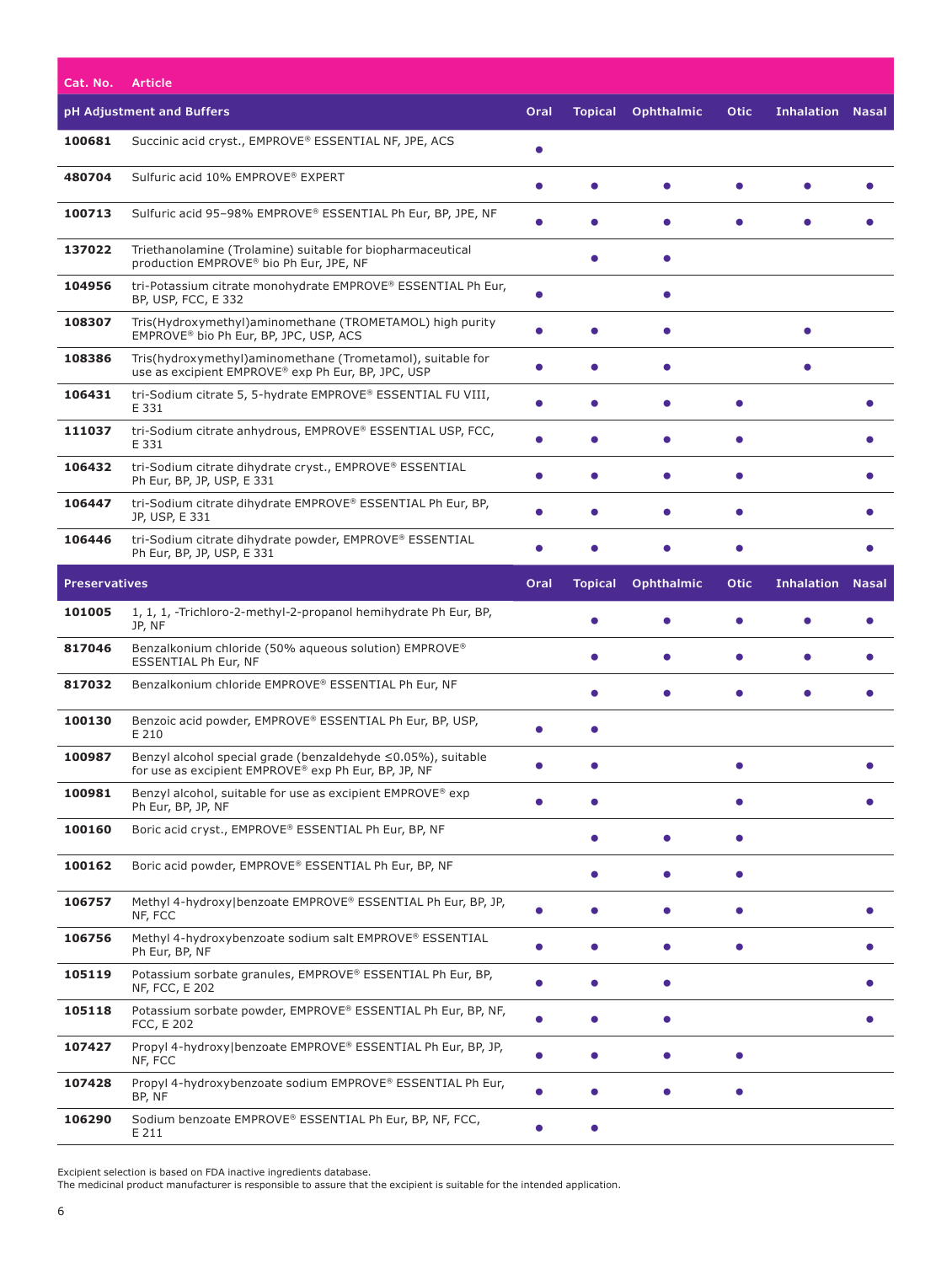| Cat. No.               | <b>Article</b>                                                                                                                                                                   |           |                |                   |             |                         |              |
|------------------------|----------------------------------------------------------------------------------------------------------------------------------------------------------------------------------|-----------|----------------|-------------------|-------------|-------------------------|--------------|
| <b>Preservatives</b>   |                                                                                                                                                                                  | Oral      | <b>Topical</b> | <b>Ophthalmic</b> | <b>Otic</b> | <b>Inhalation Nasal</b> |              |
| 100662                 | Sorbic acid EMPROVE® ESSENTIAL Ph Eur, BP, NF, FCC, E 200                                                                                                                        | O         |                | $\bullet$         |             |                         |              |
| 817043                 | Thimerosal Ph Eur, BP, USP                                                                                                                                                       |           |                | $\bullet$         |             |                         |              |
| 108421                 | Titriplex <sup>®</sup> III (ethylene dinitrilo tetraacetic acid disodium salt<br>dihydrate) EMPROVE® ESSENTIAL Ph Eur, BP, JP, USP                                               |           |                |                   |             |                         |              |
| <b>Antioxidants</b>    |                                                                                                                                                                                  | Oral      | <b>Topical</b> | <b>Ophthalmic</b> | <b>Otic</b> | <b>Inhalation</b>       | <b>Nasal</b> |
| 817023                 | Butylhydroxyanisole Ph Eur, NF, E 320                                                                                                                                            |           | Ο              |                   |             |                         |              |
| 817074                 | Butylhydroxytoluene Ph Eur, JPE, NF, E 321                                                                                                                                       | ●         | $\bullet$      |                   |             |                         |              |
| 105056                 | Potassium disulfite EMPROVE® ESSENTIAL Ph Eur, NF, E 224                                                                                                                         |           |                |                   |             |                         |              |
| 106357                 | Sodium disulfite (sodium metabisulfite) EMPROVE® ESSENTIAL<br>Ph Eur, BP, JP, NF, E 223                                                                                          | ė         |                | $\bullet$         |             |                         |              |
| 106652                 | Sodium sulfite EMPROVE® ESSENTIAL Ph Eur, BP, NF, E 221                                                                                                                          | ●         | Ο              | $\bullet$         | $\bullet$   |                         |              |
| 106514                 | Sodium thiosulfate pentahydrate cryst., EMPROVE® ESSENTIAL<br>Ph Eur, BP, USP                                                                                                    |           | $\bullet$      | $\bullet$         |             |                         |              |
| 106513                 | Sodium thiosulfate pentahydrate pure                                                                                                                                             |           | O              | $\bullet$         |             |                         |              |
| 137004                 | Titriplex <sup>®</sup> III (ethylenedinitrilotetraacetic acid disodium salt<br>dihydrate) suitable for the biopharmaceutical production<br>EMPROVE® bio Ph Eur, BP, JP, USP, ACS |           |                |                   |             |                         |              |
| 108421                 | Titriplex® III (ethylene dinitrilo tetraacetic acid disodium salt<br>dihydrate) EMPROVE® ESSENTIAL Ph Eur, BP, JP, USP                                                           |           |                | $\bullet$         |             |                         |              |
|                        |                                                                                                                                                                                  |           |                |                   |             |                         |              |
| <b>Taste Modifiers</b> |                                                                                                                                                                                  | Oral      | <b>Topical</b> | <b>Ophthalmic</b> | <b>Otic</b> | <b>Inhalation Nasal</b> |              |
| 105995                 | (-)-Menthol EMPROVE® ESSENTIAL Ph Eur, BP, JP, USP                                                                                                                               | ●         | $\bullet$      |                   |             | $\bullet$               |              |
| 105321                 | D(-)-Fructose EMPROVE® ESSENTIAL Ph Eur, BP, USP, FCC                                                                                                                            | $\bullet$ |                |                   |             |                         |              |
| 104061                 | D(+)-Galactose EMPROVE® ESSENTIAL Ph Eur, BP                                                                                                                                     | $\bullet$ |                |                   |             |                         |              |
| 108346                 | Glucose monohydrate, suitable for use as excipient EMPROVE <sup>®</sup><br>exp Ph Eur, BP, USP                                                                                   |           |                |                   |             |                         |              |
| 100803                 | L(+)-Tartaric acid powder EMPROVE® ESSENTIAL Ph Eur, BP, JP,<br>NF, E 334                                                                                                        |           |                |                   |             |                         |              |
| 103583                 | Parteck® SI 150 (Sorbitol) EMPROVE® ESSENTIAL Ph Eur, BP, JP,<br><b>NF, JSFA, E420</b>                                                                                           | $\bullet$ |                | $\bullet$         |             |                         |              |
| 115079                 | Parteck® SI 200 (Sorbitol) EMPROVE® ESSENTIAL Ph Eur, BP, JP,<br><b>NF, E420</b>                                                                                                 | $\bullet$ | $\bullet$      | $\bullet$         |             |                         |              |
| 103140                 | Parteck® SI 400 (Sorbitol) EMPROVE® ESSENTIAL Ph Eur, BP,<br>JSFA, NF, E420                                                                                                      | $\bullet$ | $\bullet$      | $\bullet$         |             |                         |              |
| 111597                 | Parteck® SI 400 LEX (Sorbitol), suitable for use as excipient<br>EMPROVE® exp Ph Eur, BP, NF, JP                                                                                 | $\bullet$ | $\bullet$      | $\bullet$         |             |                         |              |
| 103557                 | Parteck® SI 450 (Sorbitol) EMPROVE® ESSENTIAL NF, FCC, JSFA                                                                                                                      | $\bullet$ | $\bullet$      | $\bullet$         |             |                         |              |
| 817022                 | Saccharin EMPROVE® ESSENTIAL Ph Eur, NF                                                                                                                                          | $\bullet$ | $\bullet$      |                   |             |                         |              |
| 817042                 | Saccharin sodium dihydrate EMPROVE® ESSENTIAL Ph Eur, USP                                                                                                                        | $\bullet$ | $\bullet$      |                   |             | $\bullet$               |              |
| 817044                 | Sodium cyclamate EMPROVE® ESSENTIAL Ph Eur, BP                                                                                                                                   | $\bullet$ |                |                   |             |                         |              |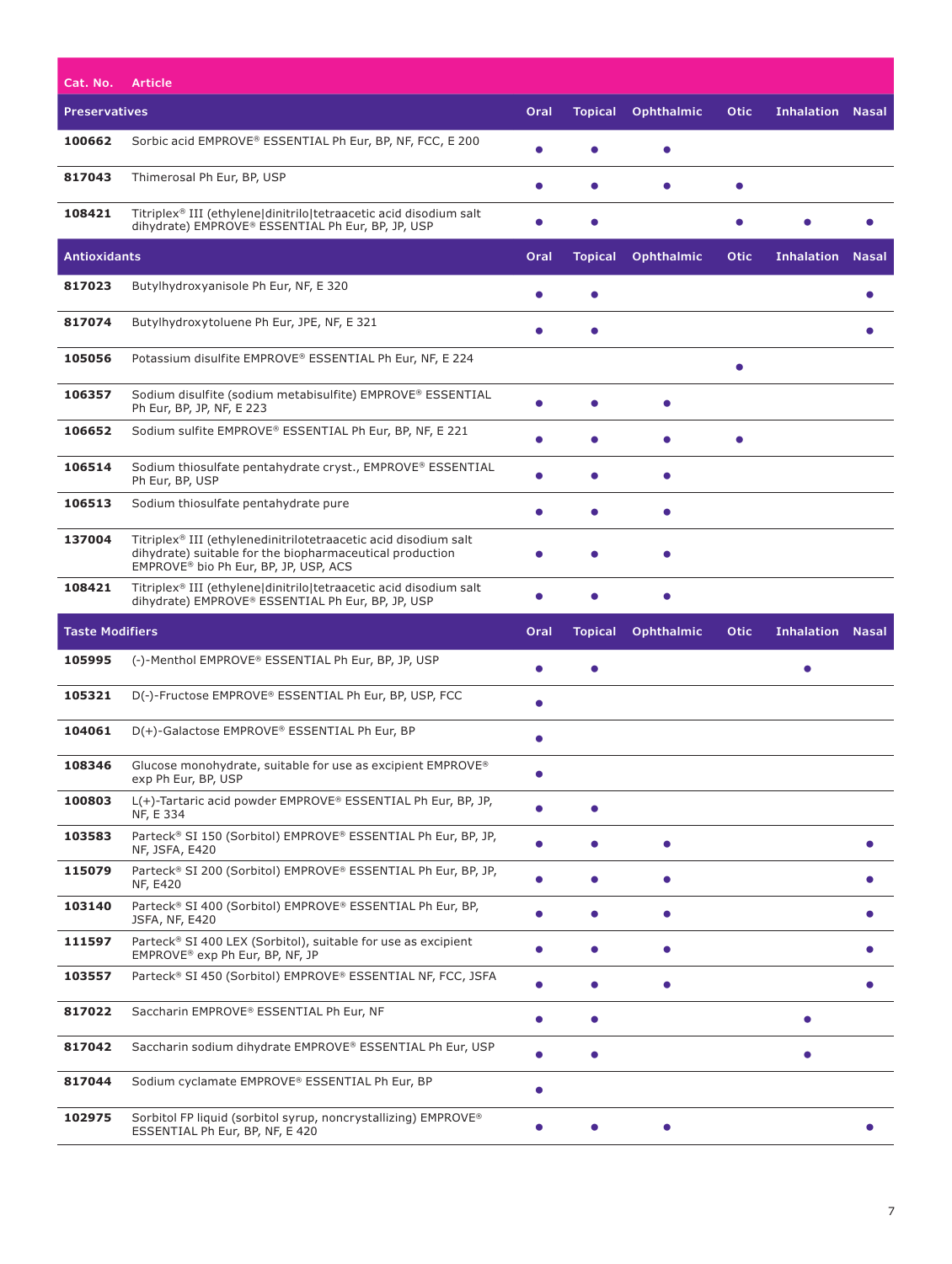| Cat. No.               | <b>Article</b>                                                                                           |           |                |                   |             |                         |  |
|------------------------|----------------------------------------------------------------------------------------------------------|-----------|----------------|-------------------|-------------|-------------------------|--|
| <b>Taste Modifiers</b> |                                                                                                          | Oral      | <b>Topical</b> | Ophthalmic        | <b>Otic</b> | <b>Inhalation Nasal</b> |  |
| 102994                 | Sorbitol liquid (sorbitol syrup, crystallizing) EMPROVE <sup>®</sup><br>ESSENTIAL Ph Eur, BP, USP, E 420 | ●         |                | $\bullet$         |             |                         |  |
| 100895                 | Sucralose granular EMPROVE® ESSENTIAL Ph Eur, NF, JPE                                                    | $\bullet$ |                |                   |             |                         |  |
| 100894                 | Sucralose powder EMPROVE® ESSENTIAL Ph Eur, NF, JPE                                                      | $\bullet$ |                |                   |             |                         |  |
| 107653                 | Sucrose EMPROVE® ESSENTIAL Ph Eur, BP, JP, NF                                                            | O         | $\bullet$      |                   |             |                         |  |
| 100892                 | Sucrose low in endotoxins, suitable for use as excipient EMPROVE <sup>®</sup><br>exp Ph Eur, BP, JP, NF  | $\bullet$ |                |                   |             |                         |  |
| 100773                 | Tannic acid powder EMPROVE® ESSENTIAL Ph Eur, JP, USP                                                    | $\bullet$ | $\bullet$      |                   |             |                         |  |
| 108167                 | Thymol cryst., suitable for use as excipient EMPROVE <sup>®</sup> exp<br>Ph, Eur, BP, NF                 | ●         |                |                   |             |                         |  |
| 108510                 | Vanillin EMPROVE® ESSENTIAL Ph Eur, BP, NF                                                               | O         |                |                   |             |                         |  |
| <b>Solvents</b>        |                                                                                                          | Oral      | <b>Topical</b> | <b>Ophthalmic</b> | <b>Otic</b> | <b>Inhalation Nasal</b> |  |
| 107478                 | 1, 2-Propanediol EMPROVE® ESSENTIAL Ph Eur, BP, USP                                                      |           |                |                   | $\bullet$   |                         |  |
| 100995                 | 2-Propanol EMPROVE® ESSENTIAL Ph Eur, BP, JP, USP                                                        |           |                |                   |             |                         |  |
| 100013                 | Acetone EMPROVE® ESSENTIAL Ph Eur, BP, JPE, NF                                                           |           | $\bullet$      |                   |             |                         |  |
| 102431                 | Chloroform EMPROVE® ESSENTIAL                                                                            | $\bullet$ |                |                   |             |                         |  |
| 137117                 | Dimethyl sulfoxide EMPROVE® EXPERT Ph Eur, USP                                                           |           | $\bullet$      |                   |             |                         |  |
| 100971                 | Ethanol 96%, suitable for use as excipient EMPROVE® exp Ph Eur,<br><b>BP</b>                             | $\bullet$ | $\bullet$      | $\bullet$         |             |                         |  |
| 100967                 | Ethanol 96%, suitable for use as excipient EMPROVE® exp Ph Eur,<br>JP, USP                               | Ô         | ●              | ٠                 |             |                         |  |
| 100986                 | Ethanol absolute, suitable for use as excipient EMPROVE <sup>®</sup> exp<br>Ph Eur, BP, JP, USP          |           |                | $\bullet$         |             |                         |  |
| 100864                 | Ethyl acetate EMPROVE® ESSENTIAL Ph Eur, BP, NF                                                          |           |                |                   |             |                         |  |
| 137028                 | Glycerol EMPROVE <sup>®</sup> bio Ph Eur, BP, JP, USP, ACS                                               |           |                |                   |             |                         |  |
| 104091                 | Glycerol 85%, suitable for use as excipient EMPROVE® exp Ph Eur,<br><b>BP</b>                            | $\bullet$ | ●              | $\bullet$         |             |                         |  |
| 104093                 | Glycerol anhydrous, suitable for use as excipient EMPROVE® exp<br>Ph Eur, BP, JP, USP, E 422             | Ó         |                | $\bullet$         |             |                         |  |
| 106008                 | Methanol EMPROVE® ESSENTIAL Ph Eur, BP, JPE, NF                                                          | $\bullet$ |                |                   |             |                         |  |
| 100471                 | Oleic acid vegetable, suitable for use as excipient EMPROVE <sup>®</sup> exp<br>Ph Eur, BP, NF           |           | $\bullet$      |                   |             | $\bullet$               |  |
| 105008                 | Propanol, suitable for preparative chromatography EMPROVE®<br>bio Ph Eur, BP, USP                        |           | $\bullet$      |                   |             |                         |  |
| <b>Thickeners</b>      |                                                                                                          | Oral      | <b>Topical</b> | Ophthalmic        | Otic        | <b>Inhalation Nasal</b> |  |
| 104072                 | Gelatin (sheets) EMPROVE® ESSENTIAL Ph Eur, BP, NF                                                       |           |                |                   |             |                         |  |
| 104078                 | Gelatin powder, EMPROVE® ESSENTIAL Ph Eur, BP, NF                                                        |           | 0              |                   |             |                         |  |
| 817009                 | Polyethylene glycol 1000 EMPROVE® ESSENTIAL Ph Eur                                                       | $\bullet$ | $\bullet$      |                   |             |                         |  |

Excipient selection is based on FDA inactive ingredients database.

The medicinal product manufacturer is responsible to assure that the excipient is suitable for the intended application.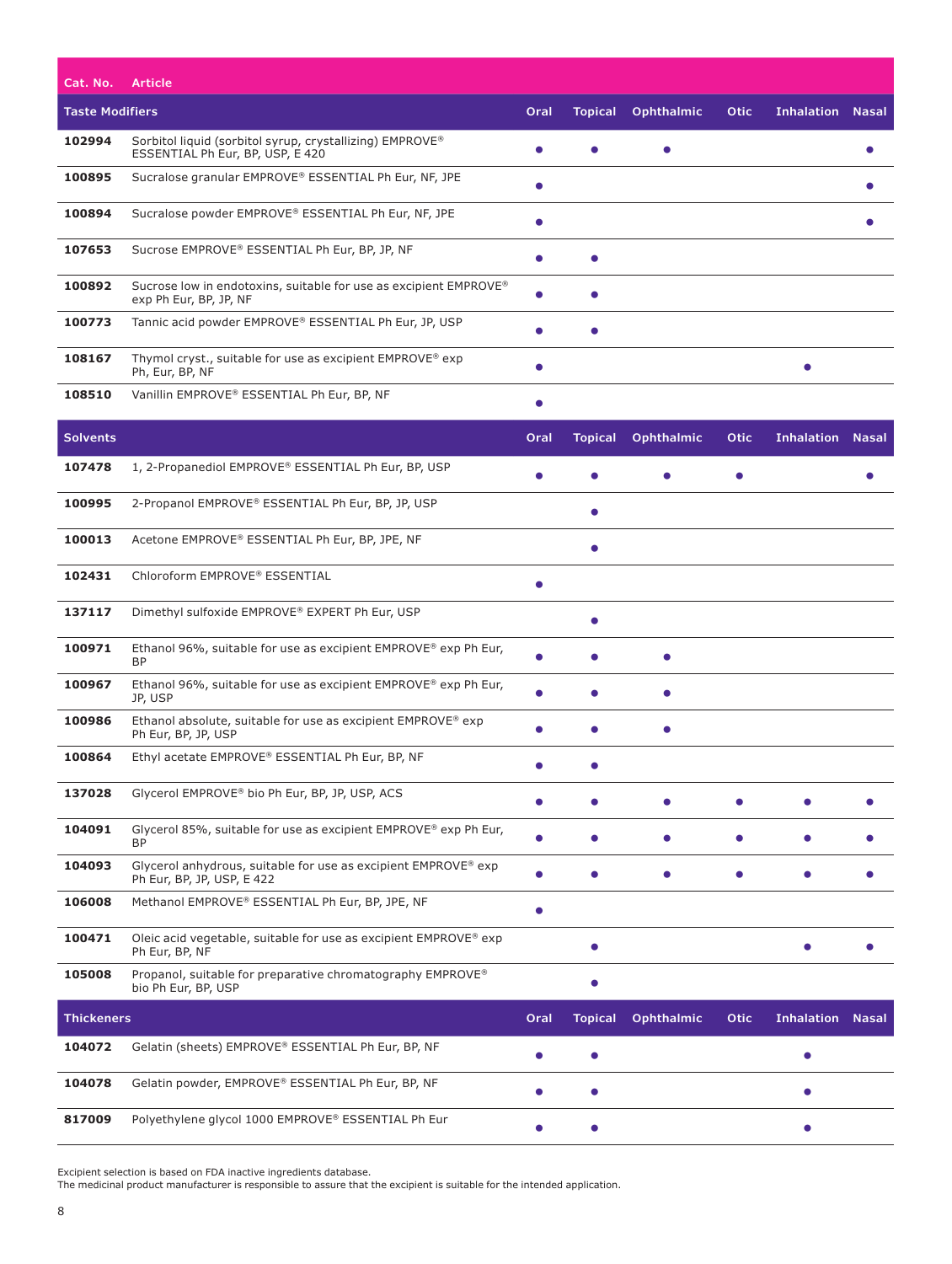| Cat. No.          | <b>Article</b>                                                                                        |           |                |                   |             |                         |  |
|-------------------|-------------------------------------------------------------------------------------------------------|-----------|----------------|-------------------|-------------|-------------------------|--|
| <b>Thickeners</b> |                                                                                                       | Oral      | <b>Topical</b> | <b>Ophthalmic</b> | <b>Otic</b> | <b>Inhalation Nasal</b> |  |
| 817008            | Polyethylene glycol 10000, suitable for use as excipient<br>EMPROVE <sup>®</sup> exp Ph Eur           | $\bullet$ |                |                   |             | $\bullet$               |  |
| 817005            | Polyethylene glycol 1500 (scales) EMPROVE® ESSENTIAL Ph Eur                                           |           | $\bullet$      |                   |             |                         |  |
| 817001            | Polyethylene glycol 200 EMPROVE® ESSENTIAL DAB 8                                                      |           |                |                   |             |                         |  |
| 817020            | Polyethylene glycol 2000, suitable for use as excipient EMPROVE <sup>®</sup><br>exp DAB               | $\bullet$ |                |                   |             |                         |  |
| 817018            | Polyethylene glycol 20000 EMPROVE® ESSENTIAL Ph Eur                                                   |           |                |                   |             |                         |  |
| 817002            | Polyethylene glycol 300 EMPROVE® ESSENTIAL Ph Eur                                                     |           |                |                   |             |                         |  |
| 817019            | Polyethylene glycol 3000 EMPROVE® ESSENTIAL Ph Eur                                                    |           |                |                   |             |                         |  |
| 817003            | Polyethylene glycol 400 EMPROVE® ESSENTIAL Ph Eur, JP                                                 | $\bullet$ | $\bullet$      | $\bullet$         |             |                         |  |
| 817006            | Polyethylene glycol 4000 (powder) EMPROVE® ESSENTIAL Ph Eur                                           |           | ●              |                   |             |                         |  |
| 817063            | Polyethylene glycol 4000 (scales) EMPROVE® ESSENTIAL Ph Eur                                           |           | $\bullet$      |                   |             |                         |  |
| 817004            | Polyethylene glycol 600 EMPROVE® ESSENTIAL Ph Eur                                                     |           | $\bullet$      |                   |             |                         |  |
| 817007            | Polyethylene glycol 6000 EMPROVE® ESSENTIAL Ph Eur                                                    |           | $\bullet$      |                   |             |                         |  |
| 141365            | Polyvinyl alcohol 18-88, powder EMPROVE® exp Ph Eur, USP                                              |           | ●              | $\bullet$         | $\bullet$   |                         |  |
| 141355            | Polyvinyl alcohol 18-88, suitable for use as excipient EMPROVE <sup>®</sup><br>exp Ph Eur, USP, JPE   |           |                |                   | $\bullet$   |                         |  |
| 141362            | Polyvinyl alcohol 26-88, powder EMPROVE® exp Ph Eur, USP                                              |           |                |                   |             |                         |  |
| 141352            | Polyvinyl alcohol 26-88, suitable for use as excipient EMPROVE <sup>®</sup><br>exp Ph Eur, USP, JPE   |           |                |                   |             |                         |  |
| 141356            | Polyvinyl alcohol 28-99, suitable for use as excipient EMPROVE <sup>®</sup><br>exp JPE                |           | $\bullet$      | $\bullet$         | $\bullet$   |                         |  |
| 141363            | Polyvinyl alcohol 40-88, powder EMPROVE® exp Ph Eur, USP                                              |           |                |                   |             |                         |  |
| 141353            | Polyvinyl alcohol 40-88, suitable for use as excipient EMPROVE <sup>®</sup><br>exp Ph Eur, USP, JPE   |           |                |                   | $\bullet$   |                         |  |
| 141360            | Polyvinyl alcohol 4-88, powder, suitable for use as excipient<br>EMPROVE <sup>®</sup> exp Ph Eur, USP |           | $\bullet$      | $\bullet$         | $\bullet$   |                         |  |
| 141350            | Polyvinyl alcohol 4-88, suitable for use as excipient EMPROVE <sup>®</sup><br>exp Ph Eur, USP, JPE    |           | $\bullet$      | $\bullet$         | $\bullet$   |                         |  |
| 141364            | Polyvinyl alcohol 5-88, powder EMPROVE® exp Ph Eur, USP                                               |           | $\bullet$      | $\bullet$         | $\bullet$   |                         |  |
| 141354            | Polyvinyl alcohol 5-88, suitable for use as excipient EMPROVE <sup>®</sup><br>exp Ph Eur, USP, JPE    |           | $\bullet$      | $\bullet$         | $\bullet$   |                         |  |
| 141361            | Polyvinyl alcohol 8-88, powder EMPROVE® exp Ph Eur, USP                                               |           | $\bullet$      | $\bullet$         | $\bullet$   |                         |  |
| 141351            | Polyvinyl alcohol 8-88, suitable for use as excipient EMPROVE <sup>®</sup><br>exp Ph Eur, USP, JPE    |           |                | $\bullet$         | $\bullet$   |                         |  |
| 113126            | Silicon dioxide colloidal, highly dispersed EMPROVE® ESSENTIAL<br>Ph Eur, NF, JP, E 551               | $\bullet$ | $\bullet$      |                   |             |                         |  |
| 101253            | Starch soluble extra pure                                                                             |           | $\bullet$      |                   |             |                         |  |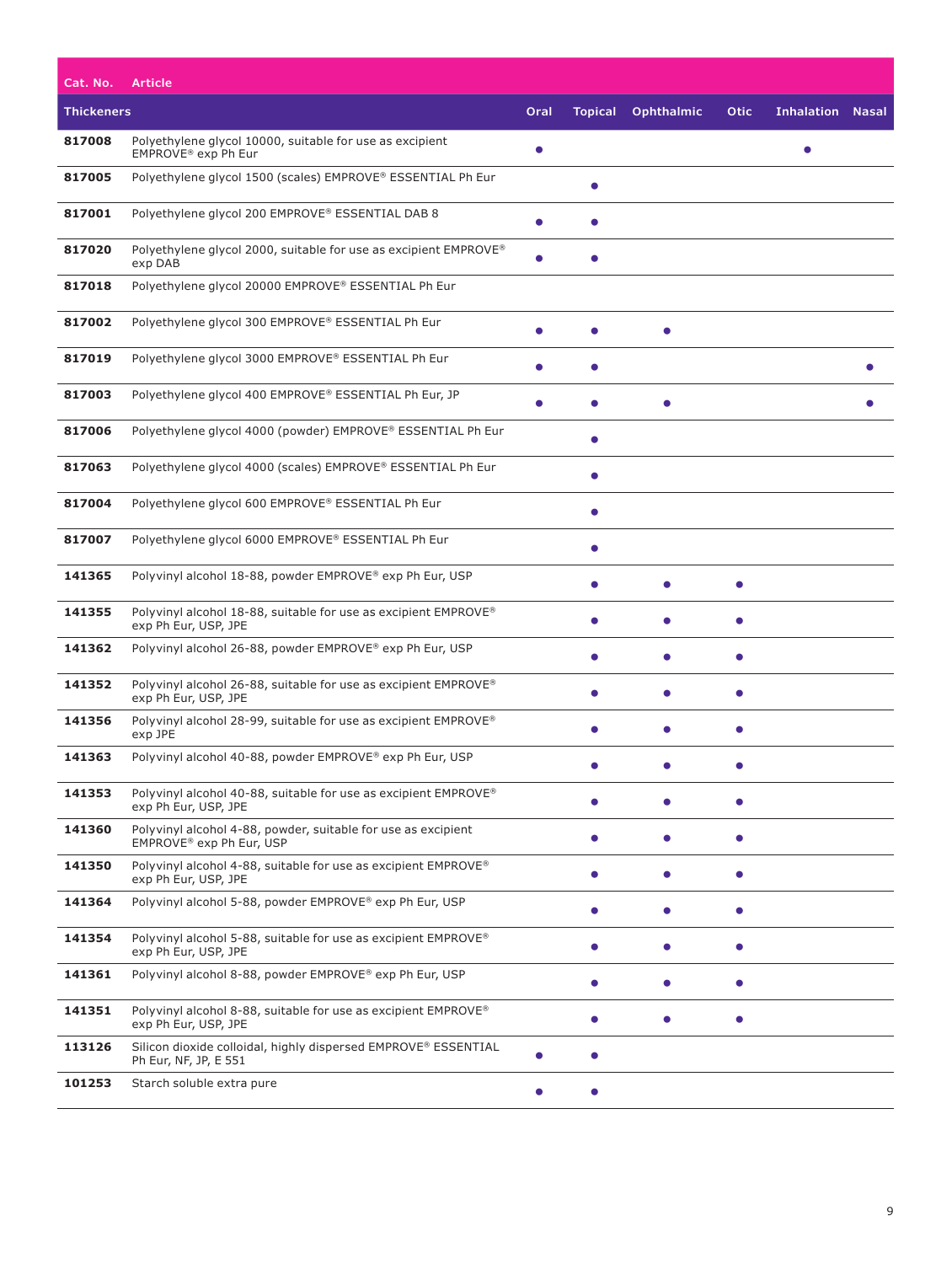| Cat. No.               | <b>Article</b>                                                                                                |           |                |                   |           |                         |           |
|------------------------|---------------------------------------------------------------------------------------------------------------|-----------|----------------|-------------------|-----------|-------------------------|-----------|
| <b>Surfactants</b>     |                                                                                                               | Oral      | <b>Topical</b> | <b>Ophthalmic</b> | Otic      | <b>Inhalation Nasal</b> |           |
| 100989                 | Cetyl alcohol EMPROVE® ESSENTIAL Ph Eur, BP, NF, JP                                                           |           |                |                   |           |                         |           |
| 137112                 | Poloxamer 188 EMPROVE <sup>®</sup> EXPERT (stabilized with 70 ppm BHT)<br>Ph Eur, NF                          |           |                | $\bullet$         |           |                         |           |
| 817034                 | Sodium dodecyl sulfate Ph Eur                                                                                 |           | $\bullet$      |                   |           |                         |           |
| 817072                 | Tween® 20 (Polysorbate) EMPROVE® ESSENTIAL Ph Eur, JPE, NF                                                    | $\bullet$ | $\bullet$      | ٠                 |           |                         |           |
| 817076                 | Tween® 60 (Polysorbate) EMPROVE® ESSENTIAL Ph Eur, JPE, NF                                                    | $\bullet$ | $\bullet$      | $\bullet$         |           |                         |           |
| 817061                 | Tween® 80 (Polysorbate) EMPROVE® ESSENTIAL Ph Eur, JP, NF                                                     |           |                |                   |           |                         |           |
| <b>Tonicity Agents</b> |                                                                                                               | Oral      | <b>Topical</b> | <b>Ophthalmic</b> | Otic      | <b>Inhalation Nasal</b> |           |
| 101816                 | Ammonium sulfate suitable for the biopharmaceutical production<br>EMPROVE® bio ACS, NF                        |           | ●              |                   | $\bullet$ |                         |           |
| 142002                 | Calcium chloride dihydrate EMPROVE® Ph Eur, BP, JP, USP, FCC,<br>E 509                                        |           |                | $\bullet$         |           |                         |           |
| 137101                 | Calcium chloride dihydrate suitable for the biopharmaceutical<br>production EMPROVE® bio Ph Eur, BP, JP, USP  |           |                | $\bullet$         |           |                         |           |
| 105980                 | D(-)-Mannitol EMPROVE® ESSENTIAL Ph Eur, BP, USP, JP, FCC,<br>E 421                                           |           | $\bullet$      | $\bullet$         |           |                         |           |
| 137096                 | D(-)-Mannitol EMPROVE® EXPERT Ph Eur, BP, USP, JP                                                             |           | $\bullet$      | $\bullet$         |           |                         |           |
| 105988                 | D(-)-Mannitol fine powder EMPROVE® ESSENTIAL Ph Eur, BP, USP,<br>JP, FCC, E 421                               |           | $\bullet$      | $\bullet$         |           |                         |           |
| 105303                 | D(-)-Mannitol low in endotoxins EMPROVE® API Ph Eur, BP, USP                                                  |           |                | $\bullet$         |           |                         |           |
| 108346                 | $D(+)$ -Glucose monohydrate, suitable for use as excipient<br>EMPROVE® exp Ph Eur, BP, USP                    | $\bullet$ |                |                   |           |                         |           |
| 137008                 | Magnesium chloride hexahydrate EMPROVE <sup>®</sup> bio Ph Eur, BP, USP,<br>JPC, ACS                          |           | $\bullet$      | $\bullet$         | $\bullet$ |                         |           |
| 105832                 | Magnesium chloride hexahydrate cryst. EMPROVE <sup>®</sup> Ph Eur, BP,<br>USP, JPC, FCC, E 511                |           |                |                   |           |                         |           |
| 137182                 | Magnesium sulfate heptahydrate EMPROVE® EXPERT Ph Eur, BP,<br>JP, USP                                         |           |                |                   |           |                         |           |
| 104937                 | Potassium chloride EMPROVE® ESSENTIAL Ph Eur, BP, E 508                                                       |           |                |                   |           |                         |           |
| 104935                 | Potassium chloride EMPROVE® ESSENTIAL Ph Eur, BP, JP, USP,<br>FCC, E 508                                      | $\bullet$ |                | $\bullet$         |           |                         |           |
| 137009                 | Potassium chloride suitable for the biopharmaceutical production<br>EMPROVE® bio Ph Eur, BP, USP, JP          | $\bullet$ |                | $\bullet$         |           |                         |           |
| 106400                 | Sodium chloride EMPROVE® ESSENTIAL Ph Eur, BP, USP                                                            | $\bullet$ | $\bullet$      | $\bullet$         | $\bullet$ | $\bullet$               | $\bullet$ |
| 116224                 | Sodium chloride low in endotoxins, suitable for use as excipient<br>EMPROVE® exp Ph Eur, BP, JP, USP          | $\bullet$ |                | $\bullet$         |           | $\bullet$               |           |
| 137017                 | Sodium chloride suitable for the biopharmaceutical production<br>EMPROVE <sup>®</sup> bio Ph Eur, BP, JP, USP |           |                | $\bullet$         |           |                         |           |
| 137144                 | Sodium sulfate anhydrous EMPROVE® EXPERT Ph Eur, USP, BP                                                      | $\bullet$ |                | $\bullet$         |           | $\bullet$               |           |
| 137144                 | Sodium sulfate anhydrous EMPROVE® EXPERT Ph Eur, USP, BP                                                      | $\bullet$ |                | $\bullet$         |           |                         |           |
| 106645                 | Sodium sulfate anhydrous extra pure fine powder Ph Eur, BP, USP                                               | $\bullet$ |                | $\bullet$         |           | $\bullet$               |           |

Excipient selection is based on FDA inactive ingredients database.

The medicinal product manufacturer is responsible to assure that the excipient is suitable for the intended application.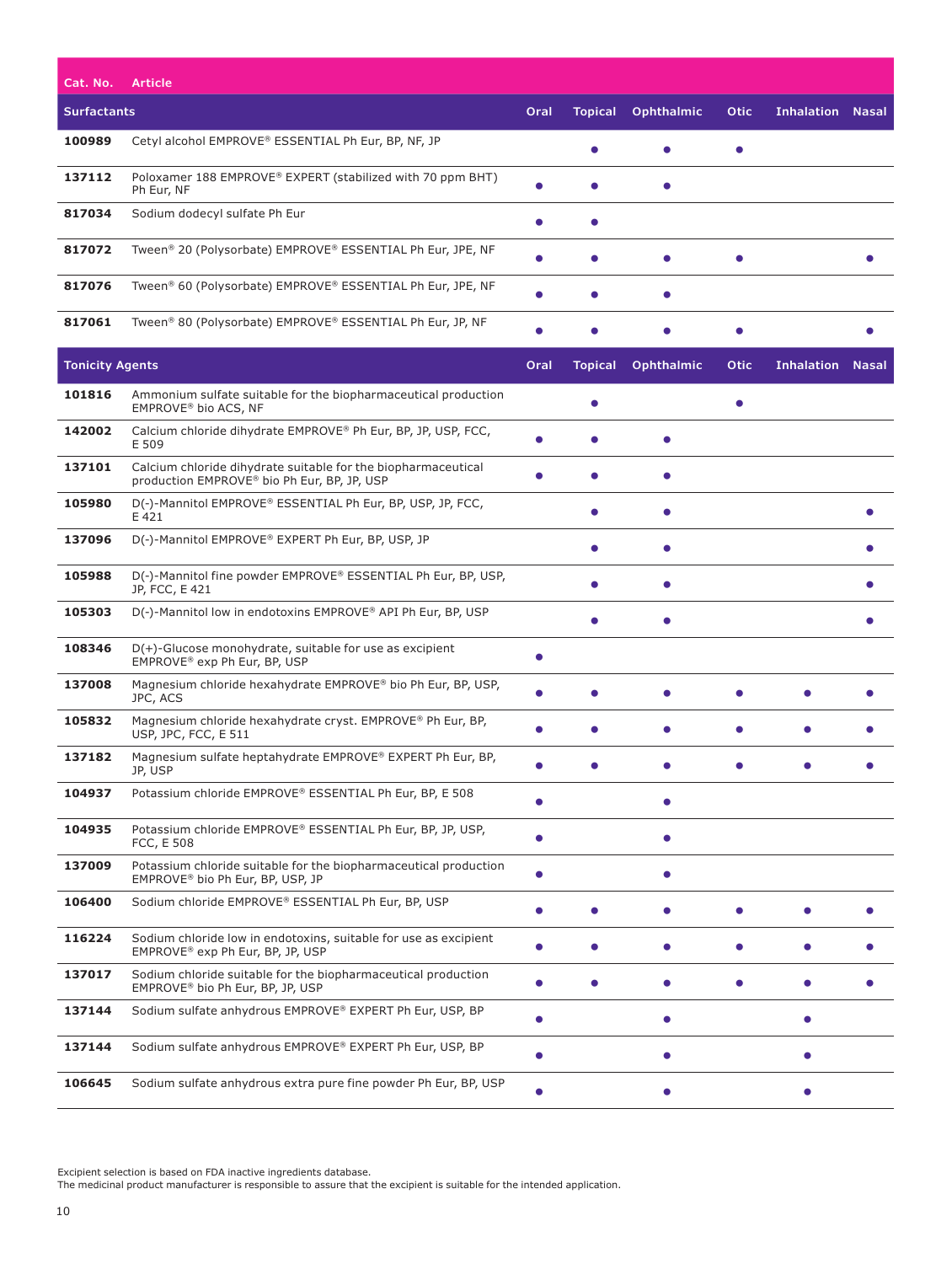### **Formulation Product Finder Application Tool**

Find the right product for specific applications.

Quickly sort through our product portfolio by dosage form, application, and many other parameters. Rich with product detail, products can even be selected according to their controlled release or solubility enhancement functionality, their Emprove® qualification and the main pharmacopeias.

#### **Features at a glance:**

- **Comprehensive product list of excipients and APIs**
- **Product links to product detail pages**
- **Search filters**
- **Save your favorites**
- **Email Quickly share favorites**
- **Supporting collateral (brochures and posters)**

Available as a free app for tablets and web version: **EMDMillipore.com/formulationapp**

ö

 $-$  Ph Eur S<sup>i</sup>use  $19, 190$ SF CAL DA .<br>NS. ACN.

**Emprovedi Qualified Prode**